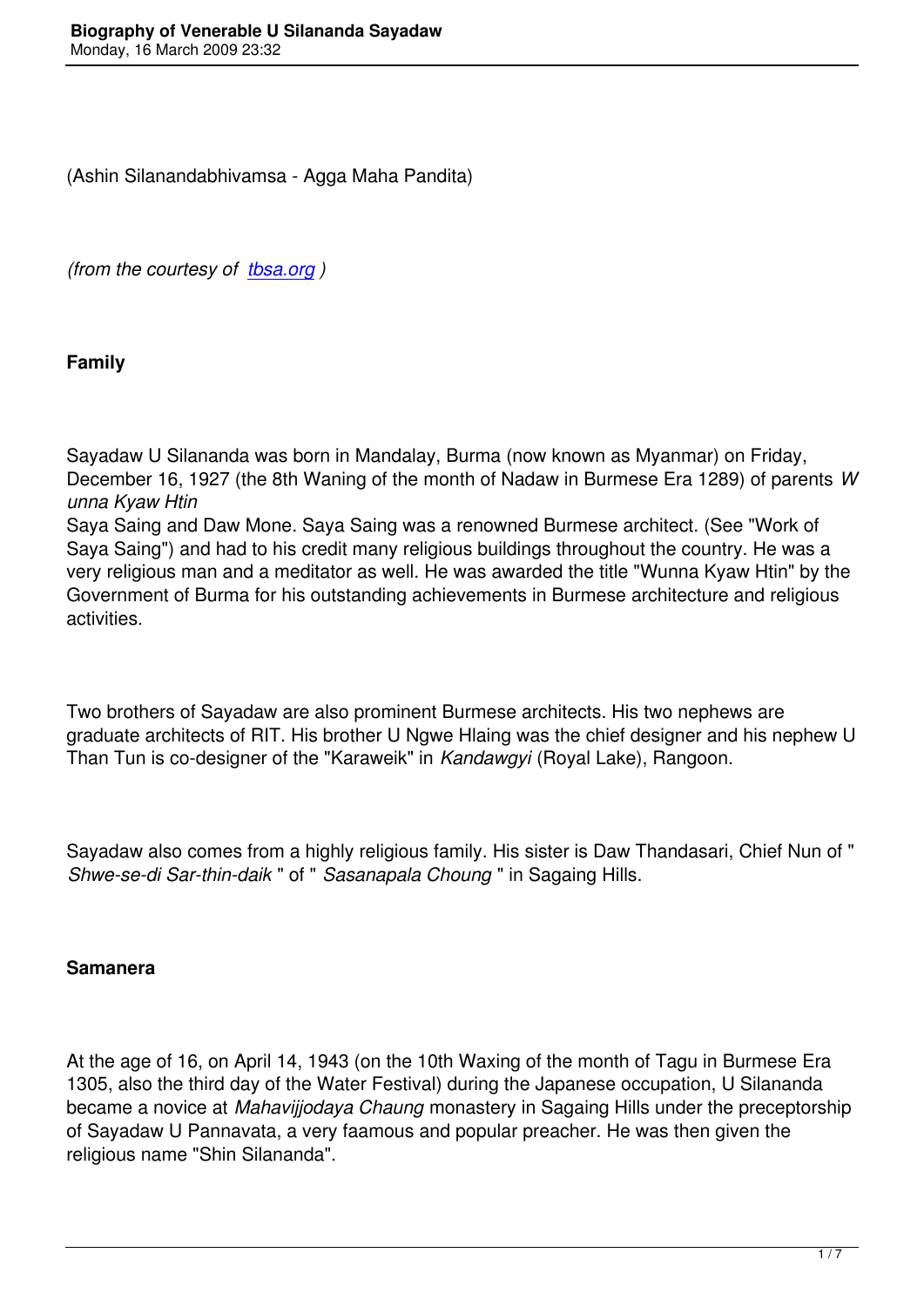#### **Monkhood**

With the consent of his parents, on Wednesday July 2, 1947 (on the Full Moon day of Waso in Burmese Era 1309) he became a full-fledged monk at the same monastery with the same preceptor. Four days later re-ordination ceremony was held in his honor at *Payagyi Taik* monast ery in Mandalay by U Ba Than and Daw Tin (his aunt), dealers in religious artifacts. Again in 1950 (Burmese Era 1311) a second re-ordination ceremony was held in his honor at *Kyaungdawya Shwegyin* 

Taik, Rangoon (now Yangon) by rice merchants U Ba Thein and Daw Ngwe Saw.

### **Education**

He received his early years' education at Kelly High School, an American Baptist Mission School for boys, in Mandalay. He had his religious education in *Tipitaka* (Buddhist Scriptures) under the guidance of his preceptor and many other renowned Sayadaws both in Sagaing Hills and in Mandalay.

He took the religious examinations held by the Government of Burma (now Myanmar) and passed the *Phatamange* (1st Grade) in 1946, *Phatamalat* (2nd Grade) in 1947, and *Phatamagy i* (3rd

Grade) in 1948. He attained the 1st position in the 2nd Grade in the whole of Burma and 2nd position in the 3rd Grade. He got the degree of

*Dhammacariya* 

, Master of Dhamma, in 1950 and was awarded the title

*Sasanadhaja Siripavara Dhammacariya* 

. In 1954 he attained another degree when he passed the examination held by

*Pariyattisasanahita* 

Association in Mandalay which was renowned to be the most difficult examination in Burma. He duely got to add to his name the word "

*abhivamsa* 

", hence his full name and title: U Silanandabhivamsa,

*Sasanadhaja Siripavara Dhammacariya and Pariyattisasanahita Dhammacariya.* 

He went to Ceylon (Sri Lanka) in 1954 and while there passed the GCE Advanced Level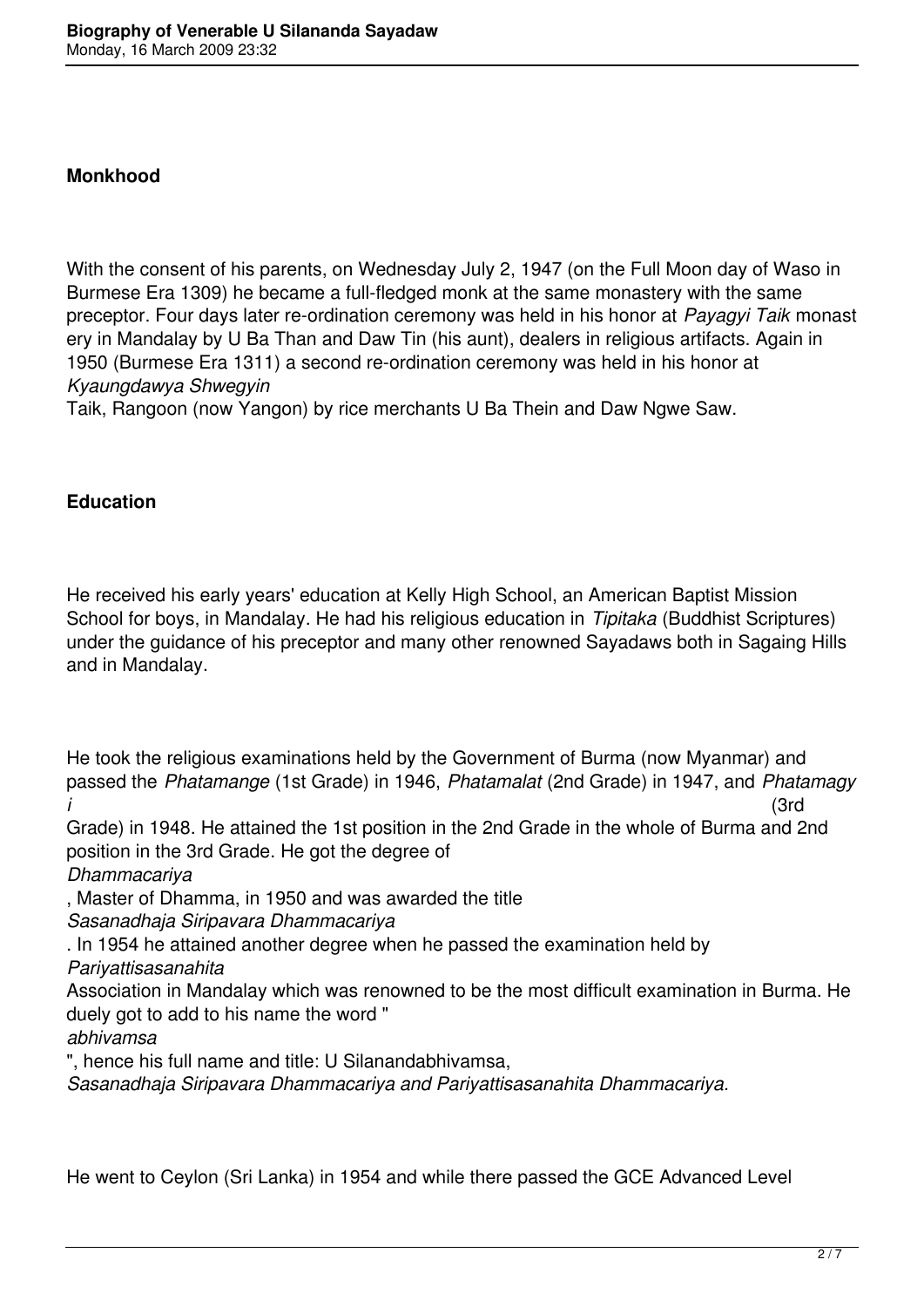Examination (General Certificate of Education Examination held by the University of London in Ceylon) with distinctions in Pali and Sanskrit.

While he was in Ceylon he made a brief return to Burma and during that trip he practiced Vipassana meditation in Mahasi Sayadaw's tradition.

## **Positions**

He taught as a lecturer at *Atothokdayone* Pali Unviersity in Sagaing Hills, Buddhist Scriptures, Pali, Sanskrit and Prakit languages at *Abhayarama Shwegu Taik* m onastery, Mandalay and was an External Examiner at the Department of Oriental Studies, Arts and Science University, Mandalay for Bachelor's and Master's degrees.

Sayadaw U Silananda was the Chief Compiler of the Tipitaka Pali-Burmese Dictionary and was one of the distinguished editors of the Pali Canon and the associated Commentaries at the Sixth Buddhist Council held at the *Kaba Aye Hlaing Gu* (World Peace Cave) in Rangoon (Yangon) from 1954 to 1956. Sayadaw U Silananda had a golden opportunity to work for Venerable Mahasi Sayadaw and Venerable Mingun Tipitaka Sayadaw.

In 1960 he inherited the *Mahavijjodaya Chaung* monastery after the passing away of his preceptor and became the Abbot of that monastery. He moved to *Abhyarama Shwegu Taik*  monastery, Mandalay in 1968, and in 1969 was appointed the Vice Abbot of that monastery. He is currently the Chief Abbot of that monastery.

He was also appointed a member of the Executive Committee of *Shwegyin* Sect, and in 1993 became a Senior Member of that Sect. He participated at the meeting of Cleaning-up of the Sasana held at *Hm awbi*  (50 miles from Yangon).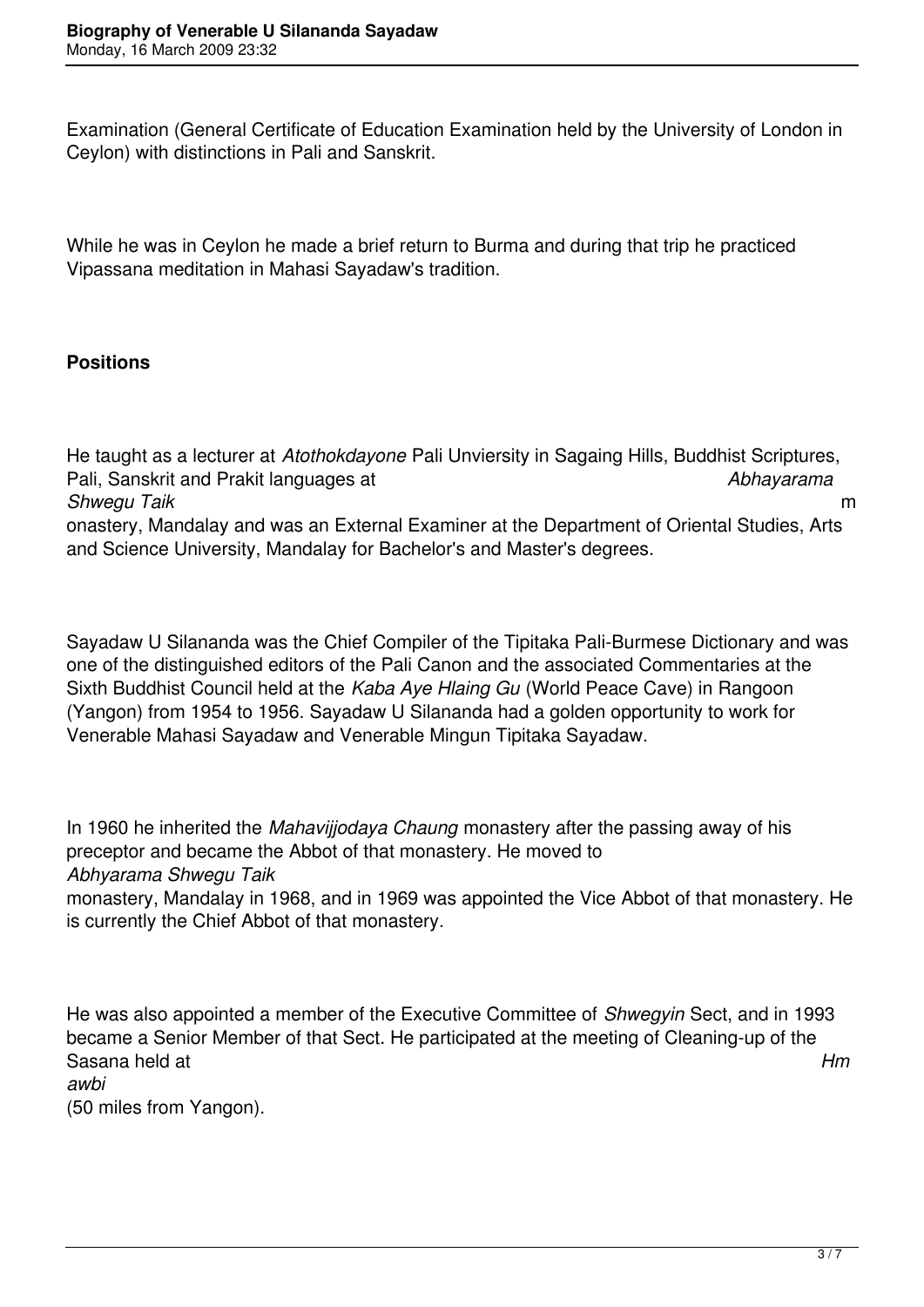In 1993, he was appointed a Member of the Advisory Board of Meditation Teachers of *Mahasi Sasana Yeiktha*  in Yangon.

Sayadaw was requested to be Rector of the International Theravada Buddhist Missionary University of Yangon in Myanmar (which opened in December, 1999).s

## **Visits Abroad**

He has visited many countries both in Asia and in Europe, and as a member of a party visited the United States in 1959 at the invitation of the U.S. Government.

In April 1979, Venerable Mahasi Sayadaw and his entourage (including Sayadaw U Silananda) visited San Francisco, California, USA with a full program of discourses, meritorious offerings, dhamma talks and meditation sessions. (See "Happy 20th Anniversary TBSA") At a later stage of the visit, Mahasi Sayadaw agreed to leave behind U Silananda and U Kelasa in San Francisco to fulfill the overwhelming request of Burmese community. (Sayadaw U Kelasa later moved to Maryland to become the Abbot of *Mangalarama* monastery.)

# **Dhamma Activities in the U.S.**

Since then Sayadaw U Silananda has been giving lectures on Buddhism including *Abhidhamma* (Buddhist

Psychology) and teaching Buddhist meditation in the country. He is a competent teacher and rarely uses Pali words which are not familiar to lay people in his sermons. As one devotee said, "He teaches from an extraordinary depth of knowledge, communicating in clear and precise English. He is loved by his students and devotees as a skilled, patient and compassionate teacher."

He is the Spiritual Advisor of the Theravada Buddhist Society of America (TBSA) which he helped set up, and the Founder Abbot of the *Dhammananda Vihara* monastery. (See "A Personal Appreciation")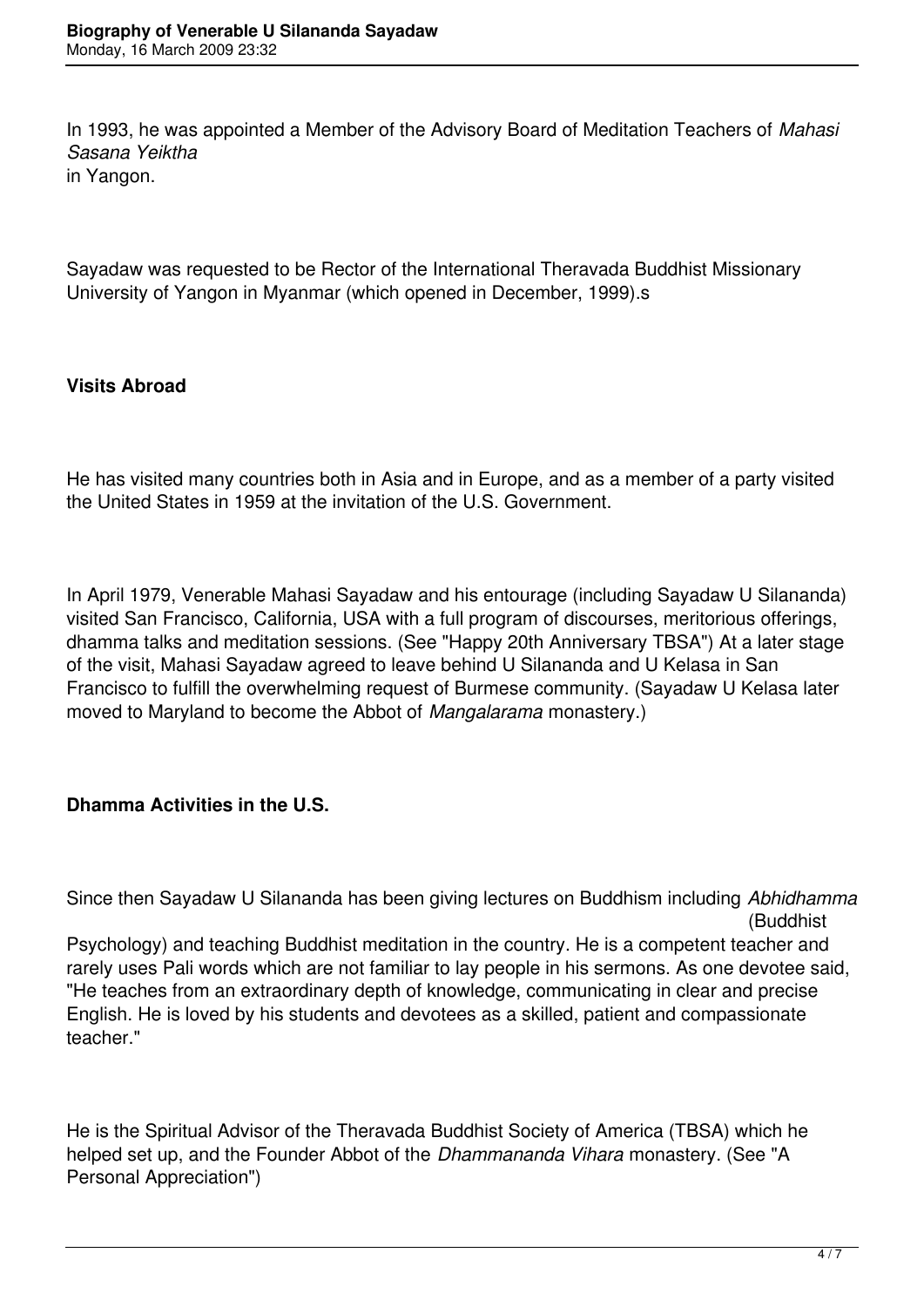He is also the Spiritual Director of the following (to name a few):

- Dhammachakka Meditation Center in Berkeley, California
- the Bodhi Tree Dhamma Center in Largo, Florida
- the Society for Advancement of Buddhism in Ft. Myers, Florida
- Tathargata Meditation Center in San Jose, California

### **Dhammaduta missions**

Sayadaw has gone on numerous *Dhammaduta* missions to give Dhamma talks and to conduct short term and long term retreats. (See "Sayadaw U Silananda in Jamaica", "Sayadaw U Silananda in Canada", and "Dhamma in a Foreign Land"). Sayadaw has also conducted retreats in Malaysia and Singapore.

### **Selected works of Sayadaw U Silananda**

### *Publications*

Despite his busy schedules, Sayadaw has authored the following (in English):

- The Four Foundations of Mindfulness
- An Introduction to the Law of *Kamma*
- Thoughts for the Occasion (Some Sayings of Lord Buddha on Death)
- An Introduction to the Doctrine of Anatta (No-Soul)
- Meditation Instructions
- Protective Verses

 Sayadaw has extensively revised and edited a translation of "Abhidhamma in Daily Life" by Sayadaw U Janakabhivamsa.

Sayadaw has also published numerous works in Burmese: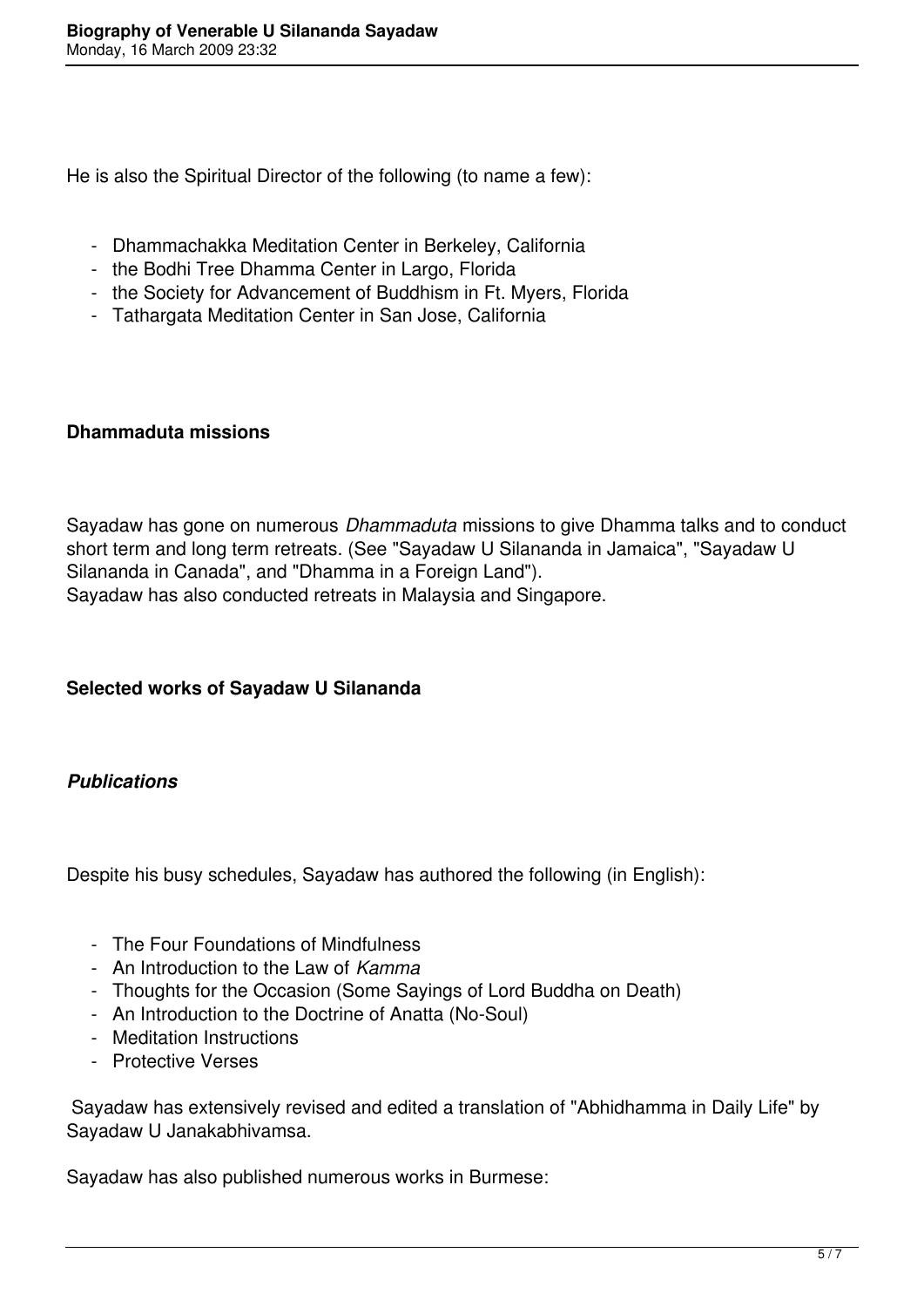- The First Sermon (a popular exposition of Buddha's First Sermon)
- Sayadaw U Narada of Mandalay (a biography)
- A Course on *Sima* (for monks)
- Mahasi Sayadaw (a biography)
- Burmese Architect Saya Saing (a biography of his father)
- Comparative Study of Saddaniti Dhatumala and Paniniya Datupatha
- Exposition of Syllogism in Pali
- A New Burmese Translation of Rupasiddhi Tika
- Tipitaka Pali-Burmese Dictionary, as Chief Compiler
- Burmese translations of some short Sanskrit works

#### *Courses*

Sayadaw U Silananda lectured to the M.A. (Pali) students at Mandalay University. He was also invited to give guest lectures at University of California at Berkeley and Stanford University.

Sayadaw has conducted the following courses in both English and/or Burmese:

- In depth study of Matika of Abhidhamma
- An Introduction to Abhidhamma, Vissudimagga, Patimokkha and Jataka
- Fundamentals of Buddhism
- Four Foundations of Mindfulness
- Kalyana Buddhist
- Dhammapada
- Sutta
- Vinaya rules
- *Thein-hnote* (ensuring the consecration of *sima* )
- Theory and Practice of *Vipassana*
- Pali Grammar.

 Based on Sayadaw U Silananda's lecture notes, U Nandisena has translated a Pali Grammar text into Spanish.

#### *Dhamma talks and tapes*

Sayadaw has given numerous Dhamma talks in both English and Burmese. There are over 300 tapes holding Sayadaw's talks. Some tapes (e.g. " *Vassa* ", " *Dana* ") have been distributed freely by TMC to its devotees.